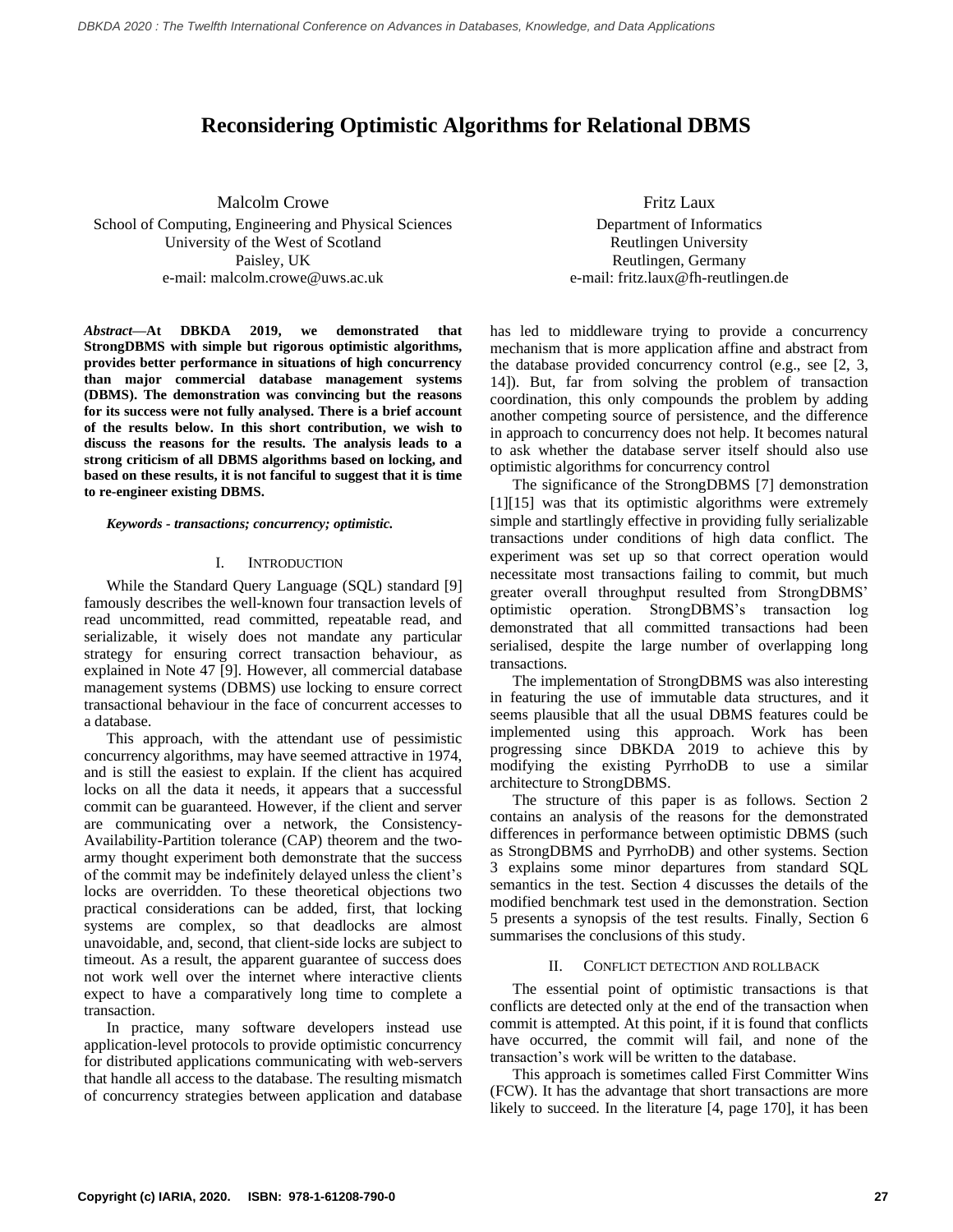assumed that FCW systems would have high validation costs or reduced throughput because of unnecessary rollbacks that would occur if the check includes only 'dangerous structures' [5]. But the demonstration showed that, when combined with optimistic execution, throughput was enhanced through use of FCW. Some database textbooks suggest that optimistic execution is inherently less effective than the usual locking-based approach when load is high, but this is now seen to be another myth. In the rare situation where transactions access the same data (hot spot), it might be possible that a transaction is repeatedly aborted (starving problem).

# III. SOME DEROGATIONS

For simplicity, we focus exclusively on SERIALIZABLE transactions. It seems worthwhile here to explain other technical respects in which the implementations depart from the standard description. The standard stipulates that all changes made on commit are accessible to concurrent transactions. We interpret this as excluding concurrent *serializable* transactions, as it is more natural that a serialisable transaction continues to see the database as it stood at the time the transaction started ("snapshot isolation"), apart from the changes it is making. In the case that the transaction does not intend to commit changes, it is intrusive to advise on changes that other users have made.

It is well known that snapshot isolation is insufficient to ensure consistency [6]. Even optimistic algorithms need to lock the database *during commit* while the transaction is checked for conflicts. This however is quite different from acquiring locks at an earlier stage in the transaction.

One further simplification in our work is always to enforce constraints and integrity checks . For example, the "no action" options are disallowed for referential constraints. This ensures that the database is kept in a consistent state even after each step in a schedule. For constraints that cannot be satisfied with one SQL-statement, our chosen solution is to allow deferral of triggers to the end of a transaction.

# IV. THE CASE STUDY

The demonstration of StrongDBMS used the Transaction Processing Council Benchmark C (TPC-C) [13] with a modification to create high levels of data conflict between clerks who enter new orders for a warehouse.

To begin with, the TPC-C benchmark normally has 1 clerk per warehouse, so that the conflict rate is around 4%. In the reported tests, we deliberately increased the concurrency challenge by using multiple clerks for a single warehouse. When the number of clerks goes above 10, most New Order tasks will fail with a write-write conflict on the next order number for the district (NEXT\_O\_ID) as there are only 10 districts. Worse, the single row in the WAREHOUSE table contains a running total for the year (W\_YTD), which is updated by the payment task, and fields from this row are read by all the NewOrder tasks and others so that a great many more tasks are aborted because of read/write conflicts. In all the products tested, apart from PyrrhoDB and StrongDBMS, read/write conflicts are detected at the row level or wider.

Both PyrrhoDB and StrongDBMS see no conflict between the Payment and NewOrder task because Payment is the only task that accesses W\_YTD, and one of the available tests in the ReadConstraint for detecting read/write conflicts is a set of fields in a specific single row of a table.

There are actually three levels of read/write conflict detection in these DBMS. The following comment in the source code for Read Set dates from about 2005 [8] (tb refers to the base table affected):

"ReadConstraints record all of the objects that have been accessed in the current transaction so that this transaction will conflict with a transaction that changes any of them. However, for records in a table, we allow specific nonconflicting updates, as follows:

"(a) (CheckUpdate) If unique selection of specific records cannot be guaranteed, then we should report conflict if any column read is updated by another transaction.

"(b) (CheckSpecific) If we are sure the transaction has seen a small number of records of tb, selected by specific values of the primary or other unique key, then we can limit the conflict check to updates of the selected records (if any), or to updates of the key TableColumns.

"(c) (BlockUpdate) as (a) but it is known that case (b) cannot apply."

If the isolation level is reduced to repeatable-read or read-committed, most of the competing products achieve performance comparable with Pyrrho and StrongDBMS. However, there is a risk that the database may show wrong results or an inconsistent state. This is what we found for a commercial product.

The use of escrow methods [11][12] could avoid hot spot conflicts like in NEXT\_O\_ID (resp. W\_YTD) for many DBMS if the semantics is known, e.g., an increment semantic (resp. commutative semantics). Laiho and Laux [10] also developed a method of using row-versioning to ensure correct non-blocking operation of distributed applications. Both these approaches require changes to the application protocols, but they can be used with existing commercial DBMS products.

# V. THE BENCHMARK RESULTS

The TPC-C benchmark simulates a telephone-based order entry system for 100000 products where each warehouse has 30000 customers assigned to 10 districts. There is one clerk per warehouse, and the simulation includes a randomised set of tasks with time-delays so that a realistic work rate for the clerk is simulated, allowing the clerk to process 16 new orders in 10 minutes: each order has between 5 and 15 lines. There is some scope for concurrency verification for the DBMS, as items can be supplied from other warehouses, and the specification results in about 4% of conflicting transactions.

We adapted this test by providing multiple clerks for a single warehouse, and then the database design results in much higher levels of conflict as described above. In the 10 minute experiments, the maximum number of new orders per clerk remains 16, but the actual throughput will be much less owing to transaction conflict. DBMS generally allow a range of transaction isolation levels. From the viewpoint of this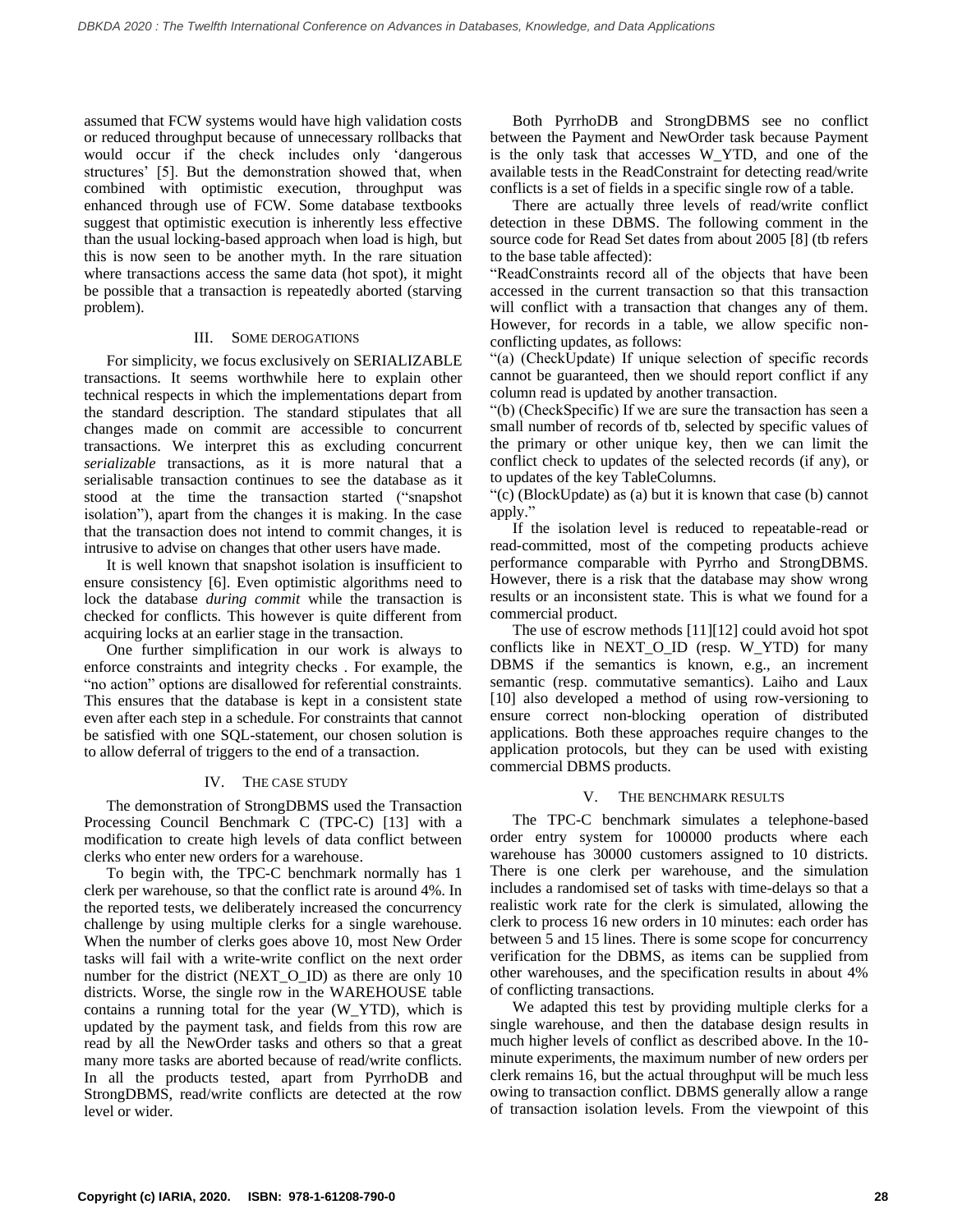paper, the interesting results are for SERIALIZABLE transactions only.

The initial state of the database, and the details of what the tasks involve, are specified in great detail on the TPC-C website. In simple terms, each task requires committing some changes to the database. Many of the tasks perform a single insert or update on a single table. The commit for the new order task inserts new rows in HISTORY, ORDER and ORDER\_LINE (5 to 15 order lines per order) and updates WAREHOUSE, DISTRICT, CUSTOMER and 5 to 15 rows in STOCK. All the updates involved in a new order have a good chance of conflict since there is only 1 warehouse and 10 districts. There is a smaller chance of conflict on STOCK and CUSTOMER since there are more of these. The distinction between ORDER and NEW\_ORDER is that customers are expected to pay for completed ORDERS, and NEW\_ORDERS require delivery. In the 10 minute test, the delivery for a NEW\_ORDER might be scheduled but won't complete.

For StrongDBMS, we found the behaviour shown in Table I. This shows  $241 (= 30241 - 30000)$  new orders for 30 clerks, and also indicates the reported number of failed transactions (="Exceptions").

TABLE I. RESULTS FOR STRONGDBMS

| <b>Name</b>      | <b>Initial</b> | 1 clerk  | 10 clerks | 20 clerks | 30 clerks |
|------------------|----------------|----------|-----------|-----------|-----------|
| Commits          | $\Omega$       | 39       | 302       | 512       | 565       |
| Exceptions       | $\Omega$       | $\theta$ | 104       | 387       | 1071      |
| ORDER            | 30000          | 30016    | 30138     | 30199     | 30241     |
| <b>NEW ORDER</b> | 9000           | 9016     | 9138      | 9199      | 9241      |
| ORDER LINE       | 285007         | 285158   | 286207    | 286638    | 286965    |
| <b>DELIVERY</b>  | $\Omega$       |          | 13        | 22        | 32        |

A major commercial DBMS, using serializable transaction isolation, completed only 132 NEW\_ORDERS for 30 clerks, as shown in Table II.

TABLE II. RESULTS FOR COMMERCIAL DEBMS (SERIALIZABLE,USING 2PL)

| <b>Name</b>       | <b>Initial</b> | 1 clerk | 10 clerks | 20 clerks | 30 clerks |
|-------------------|----------------|---------|-----------|-----------|-----------|
| Commits           | 0              | 41      | 211       | 276       | 290       |
| Exceptions        | 0              | 0       | 43        | 132       | 213       |
| <b>ORDER</b>      | 30000          | 30016   | 30111     | 30127     | 30132     |
| <b>NEW ORDER</b>  | 9000           | 9016    | 9111      | 9127      | 9132      |
| <b>ORDER LINE</b> | 285007         | 285158  | 286114    | 286223    | 286295    |
| <b>DELIVERY</b>   | $\Omega$       |         | 12        | 18        | 18        |

The commercial DBMS frequently aborted the transaction with a report of deadlock, without attempting to commit.

Some investigation took place on using other isolation levels and other DBMS. These tests are reproducible, and versions of the software for several major commercial DBMS are available on the GitHub website [16]. However, this software is implemented with a thread for each clerk with its own database connection, and in some cases this seemed to result in the DBMS erroneously reporting that transactions were being nested, or already completed.

Callum Fyffe continued the tests for StrongDBMS to over 100 clerks [14], and while the numbers continued to rise, eventually the results became less reproducible as the operating system intervened to deal with memory saturation. Our collected results for SERIALIZABLE isolation are shown in Table III, where the asterisks indicate that further tests were not carried out owing to reducing throughput.

| TABLE III. | <b>FURTHER RESULTS</b> |  |
|------------|------------------------|--|
|            |                        |  |

| <b>Name</b>            | 1 clerk | 2  | 5  | 10  | 20               | 30  | 40                                | 50  | 60             |
|------------------------|---------|----|----|-----|------------------|-----|-----------------------------------|-----|----------------|
| StrongDBMS<br>laptop   | 16      |    |    | 138 | 199              | 241 | $\frac{d\mathbf{x}}{d\mathbf{x}}$ |     |                |
| StrongDBMS<br>16GB RAM | 16      |    |    | 129 | 220              | 254 | 409                               | 331 | 328            |
| Commercial 1           | 16      |    |    | 111 | 127              | 132 | 16                                | $*$ |                |
| Commercial2            | 16      |    |    | 107 | 114              | 119 | 124                               | 117 | $\frac{1}{26}$ |
| Commercial3            | 16      | 33 | 69 | 6   | $\frac{1}{2\pi}$ |     |                                   |     |                |

Figure 1 shows the comparable results from Table III as a chart.



Figure 1. Comparable test results. The first bar in each group shows the maximum possible (16x number of clerks), and the second is StrongDBMS.

#### VI. CONCLUSIONS

The study reported here makes a case for extending optimistic algorithms to other database products. This would provide a radical and welcome way of removing the "impedance mismatch" between application and DBMS protocols. Myths about such algorithms are deeply entrenched in the database community, but it is time for better and more considered analysis.